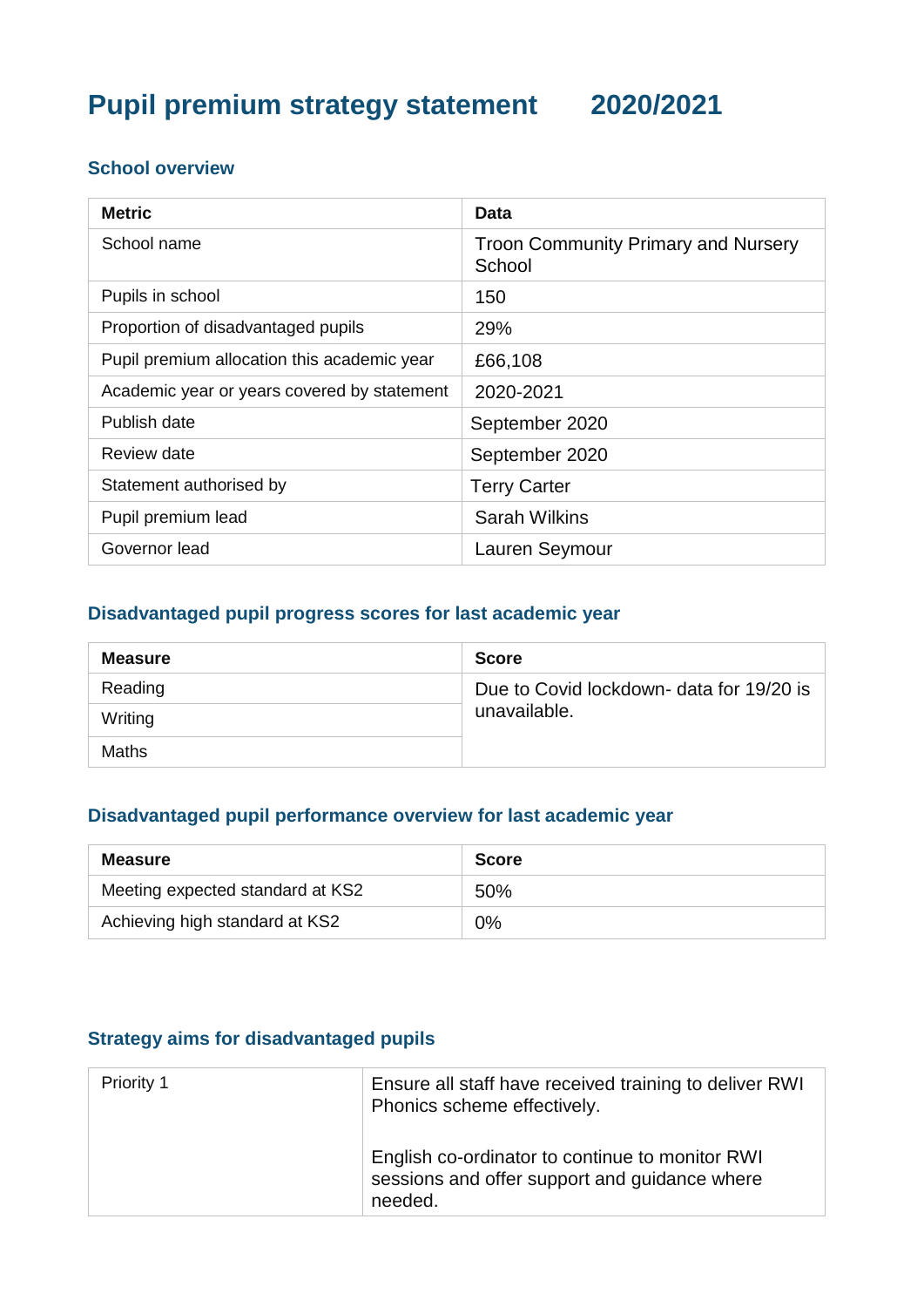| Priority 2                                       | Maths- to continue to raise standards in maths so<br>that attainment levels and progress levels meet or<br>exceed the national average for ARE or GD. |
|--------------------------------------------------|-------------------------------------------------------------------------------------------------------------------------------------------------------|
|                                                  | All children are taught maths in their year groups to<br>ensure focussed teaching and learning.                                                       |
| Priority 3                                       | Writing- to continue to further improve levels of<br>attainment and rates of progress in writing and SPAG<br>so that pupils meet ARE in both.         |
| Priority 4                                       | Wider curriculum- Implement effectively new whole<br>school curriculum which ensures clear progression of<br>skills across all year groups.           |
| <b>Priority 5</b>                                | Improved attendance of disadvantaged pupils to LA<br>average (98.5%)                                                                                  |
| Barriers to learning these<br>priorities address | Poor parental engagement, low levels of attainment<br>from pupils entering school, low attendance, SEND.                                              |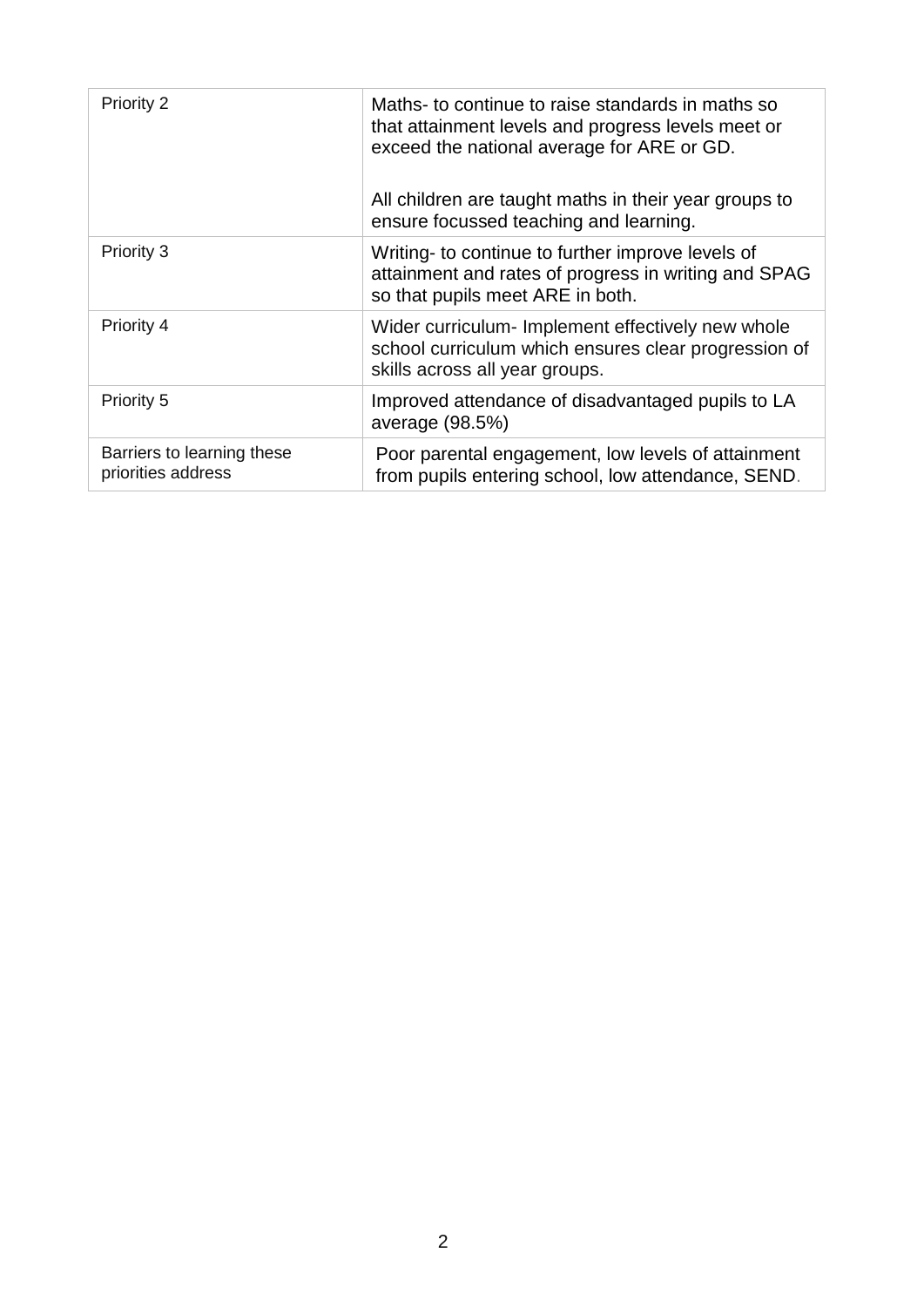## **Teaching priorities for current academic year**

| Aim                            | <b>Target</b>                                                                            | <b>Target date</b> |
|--------------------------------|------------------------------------------------------------------------------------------|--------------------|
| Progress in Reading            | <b>Achieve National Average Progress</b><br>scores in KS1 and KS2 reading                | <b>June 2021</b>   |
| Progress in Writing            | <b>Achieve National Average Progress</b><br>scores in KS1 and KS2 writing                | <b>June 2021</b>   |
| <b>Progress in Mathematics</b> | <b>Achieve National Average Progress</b><br>scores in KS1 and KS2 maths                  | <b>June 2021</b>   |
| <b>Phonics</b>                 | Achieve above National Average<br>expected standard in Phonics<br><b>Screening Check</b> | <b>June 2021</b>   |
| Other                          | Improved attendance of disadvantaged<br>pupils to LA average (98.5%)                     | <b>July 2021</b>   |

## **Targeted academic support for current academic year**

| <b>Measure</b> | <b>Activity</b>                                                                                                                          |
|----------------|------------------------------------------------------------------------------------------------------------------------------------------|
| Priority 1     | All staff to receive online RWI training                                                                                                 |
|                | Reading lead to have a development day with a lead<br><b>RWI</b> adviser                                                                 |
|                | Targeted intervention for the lowest 20% of readers<br>in each year group.                                                               |
|                | Easy Read intervention 1:1                                                                                                               |
|                | Speech and Language support                                                                                                              |
|                | Carefully monitored RWI groups- assessed regularly                                                                                       |
|                | <b>Accelerated Reader Program</b>                                                                                                        |
| Priority 2     | Targeted small group maths intervention for<br>disadvantaged pupils falling below age-related<br>expectations.                           |
|                | Pre-teaching for pupils working towards ARE                                                                                              |
| Priority 3     | Targeted writing groups for pupils                                                                                                       |
|                | Handwriting intervention                                                                                                                 |
| Priority 4     | Wrap around care, music lessons, school uniform<br>budget.                                                                               |
| Priority 5     | Daily calling/messaging for non-attendance.<br>Full SLA Agreement with EWO. Termly attendance<br>clinics, Traffic Light Letters, rewards |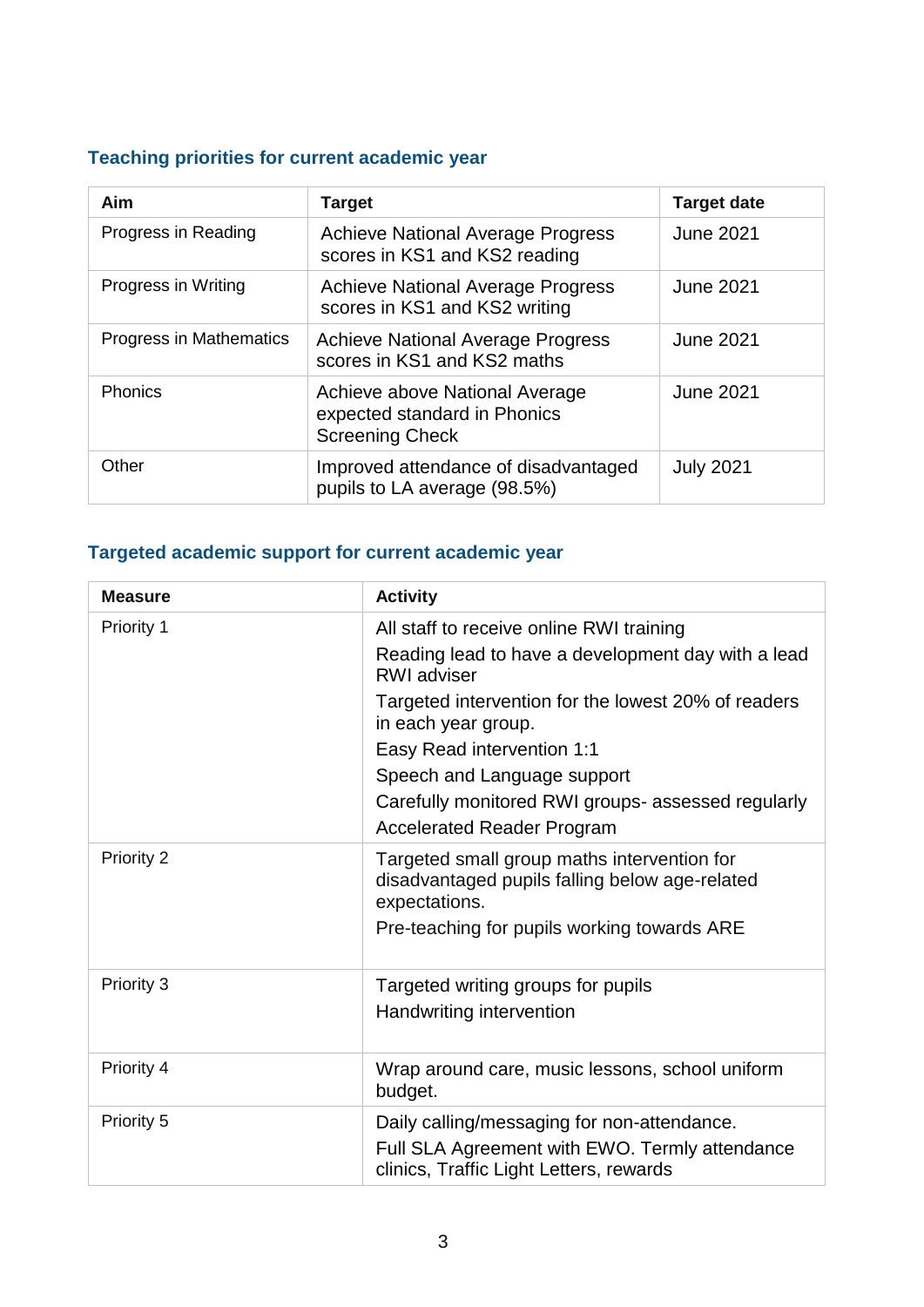| Projected spending | £50,150 |
|--------------------|---------|
|                    |         |

## **Wider strategies for current academic year**

| <b>Measure</b>     | <b>Activity</b>                                                                                                                                                                                                                                                                                 |
|--------------------|-------------------------------------------------------------------------------------------------------------------------------------------------------------------------------------------------------------------------------------------------------------------------------------------------|
|                    | Ensure pupils with social and emotional, mental<br>health issues are quickly identified and receive<br>appropriate support.                                                                                                                                                                     |
| Priority 1         | Support children and families with returning to school<br>during Covis-19 Pandemic.                                                                                                                                                                                                             |
|                    | Introduce new Cornwall PSHE curriculum.                                                                                                                                                                                                                                                         |
| Priority 2         | Ensure pupils who are working below age-related<br>expectations are identified quickly and support put in<br>place. Early years teacher to complete SENDCO<br>training to support early identification of SEND and<br>offer support and guidance to staff working in EYFS<br>and Key Stage One. |
| Projected spending | £15,958                                                                                                                                                                                                                                                                                         |

# **Monitoring and Implementation**

| Area             | <b>Challenge</b>                                                                                                                 | <b>Mitigating action</b>                                                                                      |
|------------------|----------------------------------------------------------------------------------------------------------------------------------|---------------------------------------------------------------------------------------------------------------|
| Teaching         | Some PP children are also<br>SEND children and may not<br>make the 6pts progress over<br>the year from their starting<br>points. | Monitor PP and SEND Children<br>as a discrete group.                                                          |
|                  | Some children may have fallen<br>further behind age related<br>expectations due to Covid-19.                                     | Pupils needs identified and<br>Catch Up programme<br>implemented as quickly as<br>possible.                   |
| Targeted support | Ensuring interventions can be<br>delivered in bubble groups<br>rather than mixing pupils from<br>across different year groups.   | Carefully planned timetables<br>using classroom TAs to deliver<br>pre-teaching sessions and<br>interventions. |
|                  | Continuing to support and<br>engage families who are facing<br>challenges.                                                       | Our Family Liaison Officer will<br>continue to be available to<br>support pupils and families.                |
| Wider strategies | Supporting emotional health<br>and well-being of children and<br>staff returning to school during<br>Covid 19 Pandemic.          | Work closely with the Early help<br>hub and where necessary refer<br>parents and children to<br>agencies.     |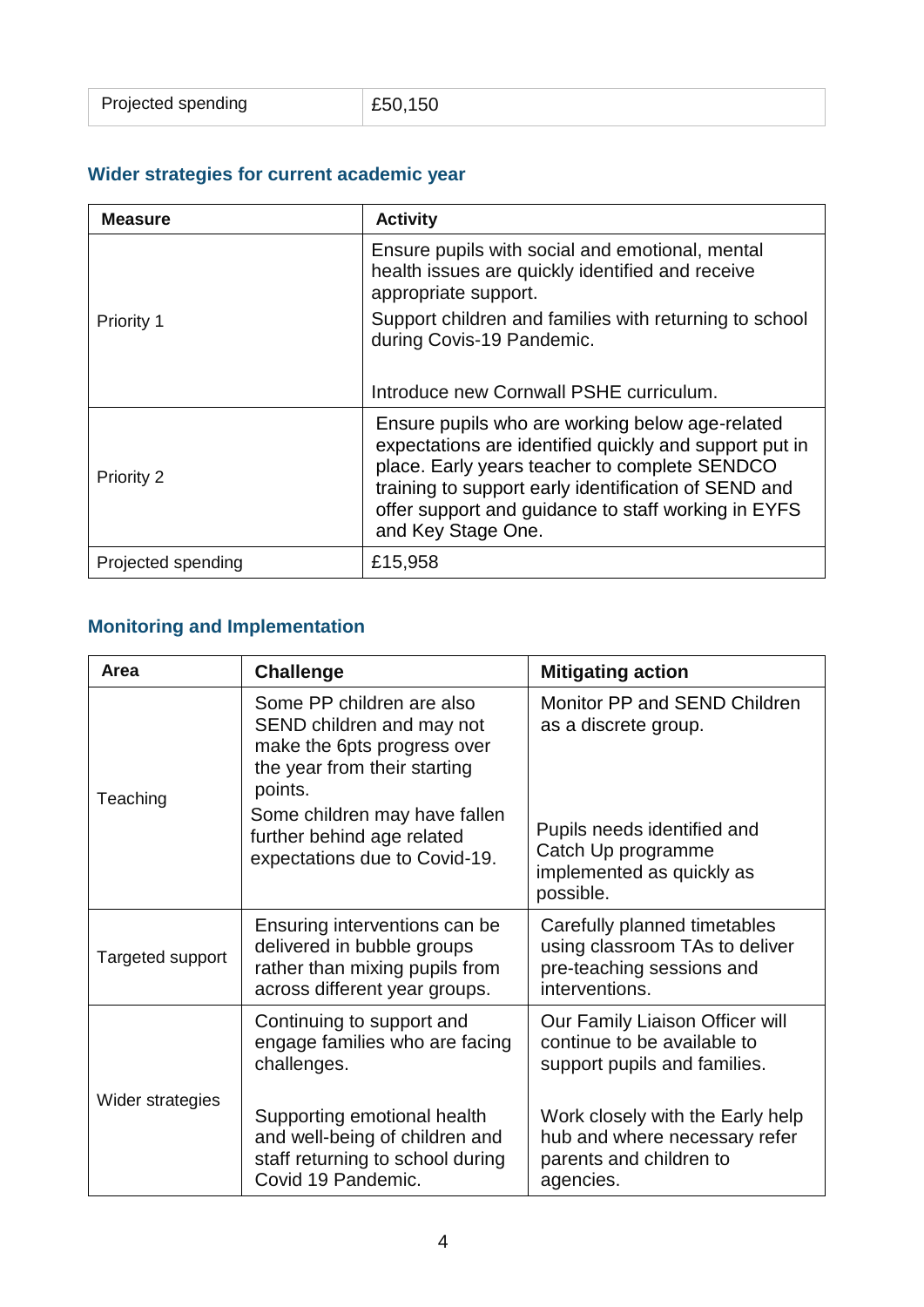## **Review: last year's aims and outcomes**

| Aim                                                                                                                                                                                                   | <b>Outcome</b>                                                                                                                                                                                                                                         |
|-------------------------------------------------------------------------------------------------------------------------------------------------------------------------------------------------------|--------------------------------------------------------------------------------------------------------------------------------------------------------------------------------------------------------------------------------------------------------|
| Targeted intervention for the lowest 20%<br>of readers in each year group.<br>Easy Read intervention 1:1                                                                                              | The lowest 20% of pupils were quickly<br>identified by teachers and targeted<br>intervention was provided daily.                                                                                                                                       |
| Speech and Language support<br>Carefully monitored RWI groups-<br>assessed regularly<br><b>Accelerated Reader Program</b>                                                                             | New reading books were purchased and<br>were carefully matched to pupil's ability.                                                                                                                                                                     |
|                                                                                                                                                                                                       | Pupil progress meetings with teachers,<br><b>SENDCO and SLT ensured that RWI</b><br>interventions were closely monitored to<br>ensure good progress of pupils.                                                                                         |
|                                                                                                                                                                                                       | Accelerated reader program well received<br>by children                                                                                                                                                                                                |
| Targeted writing groups for pupils<br>Handwriting intervention                                                                                                                                        | Groups supported handwriting and<br>progress was made.                                                                                                                                                                                                 |
| Wrap around care, school trips, school<br>uniform budget.                                                                                                                                             | Some families accessed support towards<br>wrap around care, trips and uniform.                                                                                                                                                                         |
| Full SLA Agreement with EWO. Termly<br>attendance clinics, Traffic Light Letters,<br>rewards                                                                                                          | Progress was made by individual<br>children and families with an increase in<br>attendance. Case studies to highlight<br>this. Attendance improved from 94.2%in<br>November to 95.17% in February.                                                     |
| Audit of current reading books and<br>purchase of new RWI 'Book Bag' books<br>which are linked to children's learning in<br>school.                                                                   | RWI 'Book Bag' books were purchased<br>and every child had a book to take home<br>each night matched to their ability.                                                                                                                                 |
| RWI training for all staff<br><b>Accelerated Reader</b>                                                                                                                                               | RWI training was postponed but is now<br>booked for October 2020 for all staff.                                                                                                                                                                        |
| <b>Power Maths Scheme</b><br>Two teachers to continue mastery<br>training                                                                                                                             | Power Maths Scheme used from Autumn<br>to March and good progress by pupils<br>was made.                                                                                                                                                               |
| Maths resources to support Power Maths<br>Training                                                                                                                                                    | New maths resources were purchased.                                                                                                                                                                                                                    |
| Redesign curriculum to ensure learning<br>is sequential and progressive in<br>knowledge and skills in all subjects.<br>Ensure opportunities for children to<br>revisit previous learning-memory café. | SLT developed a curriculum ready for the<br>summer term. The new curriculum is in<br>line with expectations and ensures<br>learning of skills in all subjects are<br>progressive and sequential. Due to Covid<br>we were unable to implement in summer |